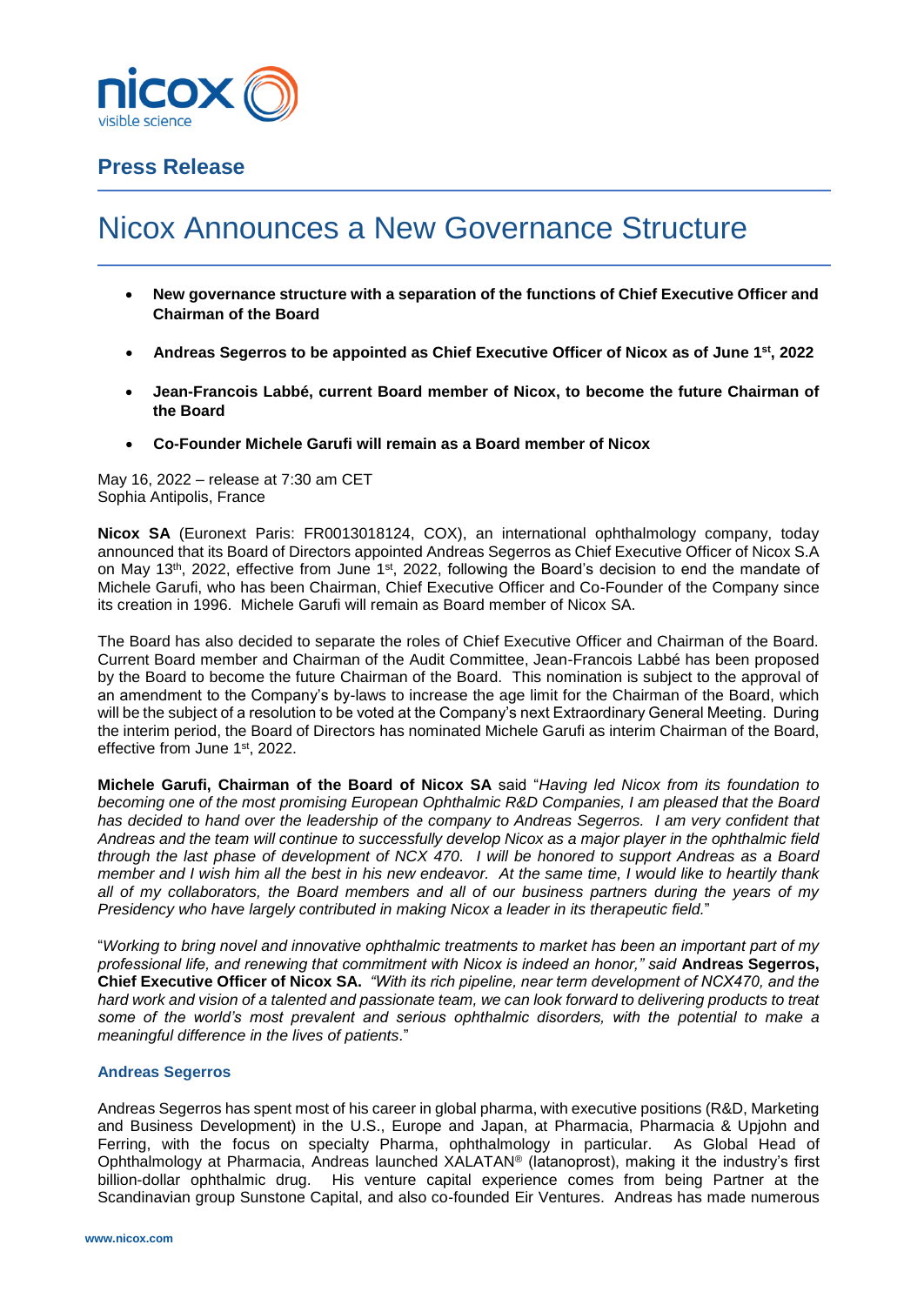

investments in successful companies in Europe and the U.S. Andreas holds an MSc in Organic Chemistry from The Royal Institute of Technology in Stockholm, Sweden, and an MBA in International Financing from The University of Uppsala, Sweden.

### **Jean-Francois Labbé**

Jean-François Labbé has served as a member of Nicox' Board of Directors since 2010 and has been the Chairman of the Audit Committee of Nicox since 2013. M. Labbé is the Founder and Chief Executive Officer of SpePharm Holding BV, a pan-European specialty pharma company. Prior to founding SpePharm, M. Labbé served as Chief Executive Officer of OTL Pharma SA from 2001 to 2004 and as Chief Operating Officer of ProStrakan UK from 2004 to 2005. He began his career at Roussel Uclaf in 1974, then Hoechst Roussel and HMR, where he served in various positions in Europe, the United States and was a member of the HMR's Executive Committee before its merger with Aventis in 1999. M. Labbé received an MBA from the Ecole des Hautes Études Commerciales (HEC), Paris, France.

#### **About Nicox**

Nicox SA is an international ophthalmology company developing innovative solutions to help maintain vision and improve ocular health. Nicox's lead program in clinical development is NCX 470, a novel nitric oxide-donating prostaglandin analog, for lowering intraocular pressure in patients with open-angle glaucoma or ocular hypertension. The company is also developing NCX 4251, a proprietary formulation of fluticasone, for dry eye disease. Nicox generates revenue from VYZULTA® in glaucoma, licensed exclusively worldwide to Bausch + Lomb, and ZERVIATE® in allergic conjunctivitis, licensed in multiple geographies, including to Eyevance Pharmaceuticals, LLC, in the U.S. and Ocumension Therapeutics in the Chinese and in the majority of Southeast Asian markets.

Nicox is headquartered in Sophia Antipolis, France, is listed on Euronext Paris (Compartment C: Mid Caps; Ticker symbol: COX) and is part of the CAC Healthcare, CAC Pharma & Bio and Next 150 indexes.

For more information on Nicox, its products or pipeline, please visit[: www.nicox.com.](http://www.nicox.com/)

#### **Analyst coverage**

Bryan, Garnier & Co Dylan van Haaften Paris, France Edison Investment Research Pooya Hemami London, UK<br>H.C. Wainwright & Co Yi Chen New York, U.S. H.C. Wainwright & Co Yi Chen Kepler Cheuvreux **Arsene Guekam** Paris, France



*The views expressed by analysts in their coverage of Nicox are those of the author and do not reflect the views of Nicox. Additionally, the information contained in their reports may not be correct or current. Nicox disavows any obligation to correct or to update the information contained in analyst reports.*

#### **Contacts**

#### **Nicox**

Gavin Spencer Executive Vice President, Chief Business Officer & Head of Corporate Development T +33 (0)4 97 24 53 00 [communications@nicox.com](mailto:communications@nicox.com) 

Investors & Media United States & Europe LifeSci Advisors, LLC Sandya von der Weid T +41 78 680 05 38 [svonderweid@lifesciadvisors.com](mailto:svonderweid@lifesciadvisors.com)

#### **Forward-Looking Statements**

The information contained in this document may be modified without prior notice. This information includes forward-looking statements. Such forward-looking statements are not guarantees of future performance. These statements are based on current expectations or beliefs of the management of Nicox SA and are subject to a number of factors and uncertainties that could cause actual results to differ materially from those described in the forward-looking statements. Nicox SA and its affiliates, directors, officers, employees, advisers or agents, do not undertake, nor do they have any obligation, to provide updates or to revise any forward-looking statements.

Risks factors which are likely to have a material effect on Nicox's business are presented in the 3<sup>rd</sup> chapter of the 'Document d'enregistrement universel, rapport financier annuel et rapport de gestion 2021' filed with the French Autorité des Marchés Financiers (AMF) on April 29, 2022 which is available on Nicox's website [\(www.nicox.com\)](http://www.nicox.com/).